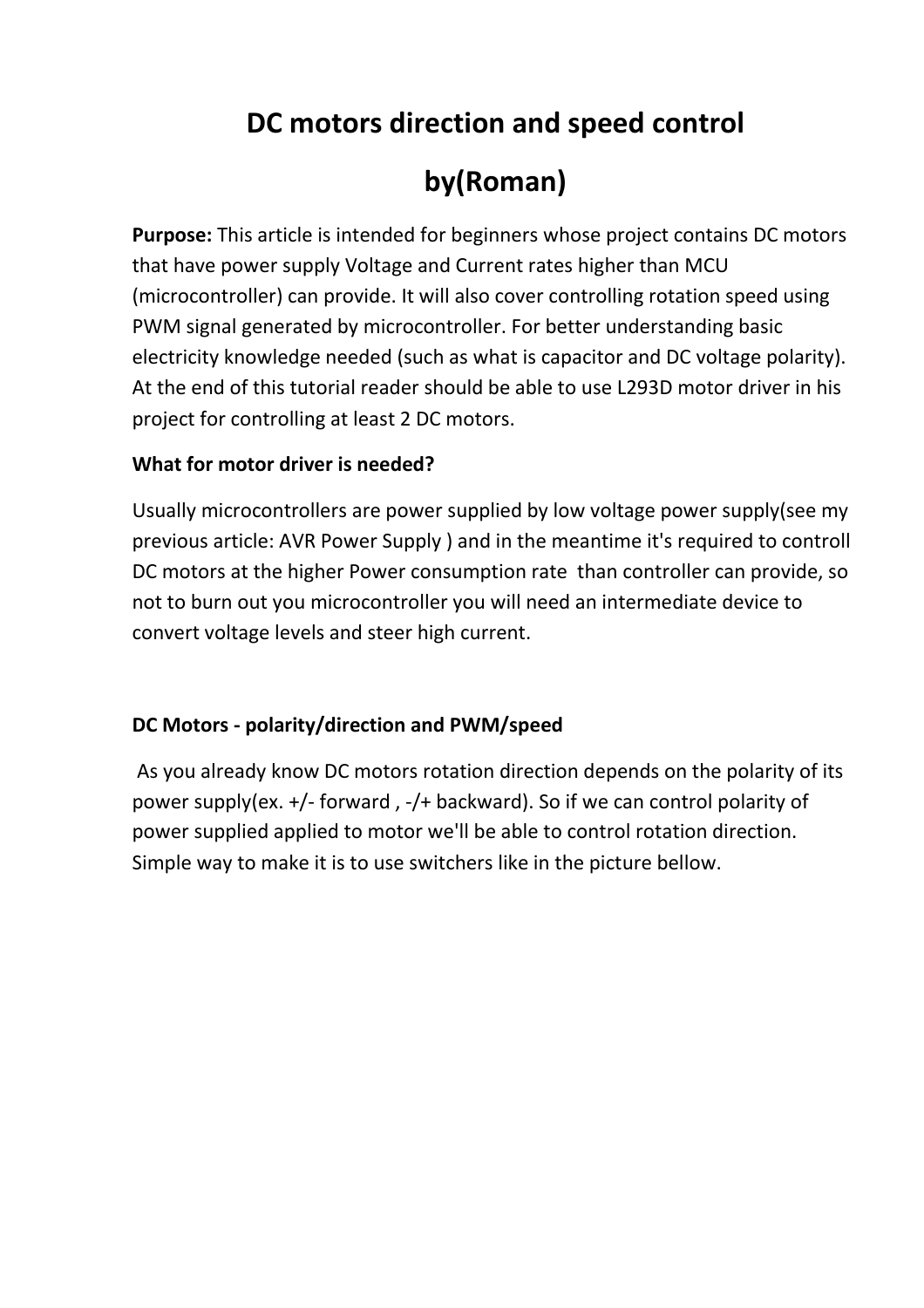

And



So as you can easily notice motor is spinning right when *switch 3* and *switch 2* is closed. And opposite in case of closing *switch 1* and *switch 4.* Need to be careful with simultaneous closing of *switch 1* and *switch 2*, the same *switch 3* and *switch 4* because short circuit will happen and definitely your battery will not like it at all.

Almost the same way is working and L293 H-Bridge motor driver. Its functionality is of course more complicated, but believe me, it's the same complicated like example before.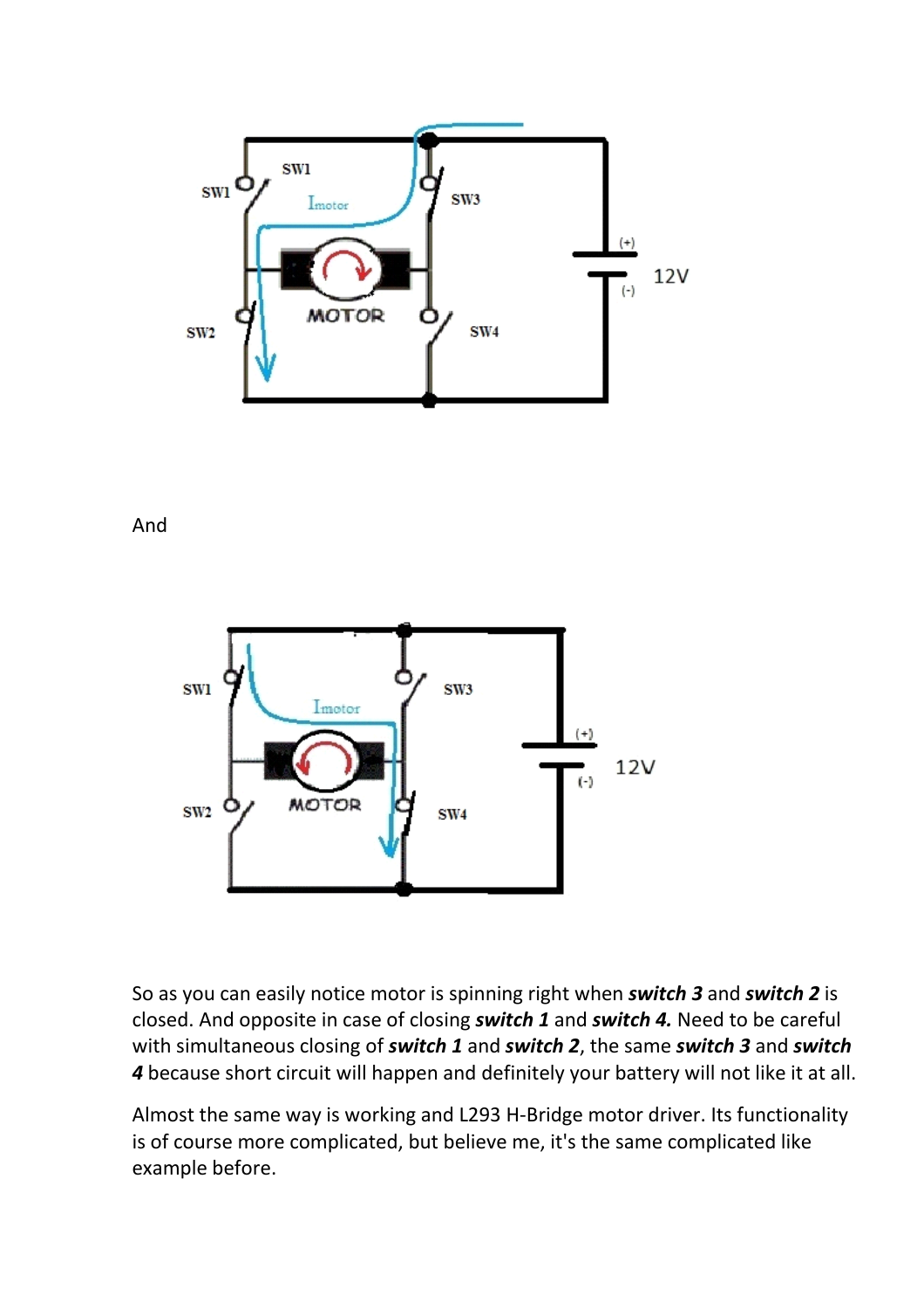## **L293D by dissection**

L293D from Texas Instruments is designed to provide bidirectional current up to 600mA at voltages from 4,5V to 36V. It has two independent channels (it means can control 2 DC motors) that are designed to work in positive-supply applications. Package view:



Every data that you will ever need you will find in its datasheet. I will present you only summary data that is needed for a simply current flow direction control. L293D allows control of any load with currents not bigger than 600mA; this current can rise up to 1A in case of using heat-sink.

#### **Channel 1**

- PIN 1 enables channel 1 for steering first load (in our case 12V dc motor)
- PIN 2, 7 logical level input (can be from MCU any I/O port pin)
- PIN 3, 6 Power output 1 (here we are connecting 12V DC motor)

#### **Channel 2**

- PIN 9 enables channel 2 for steering first load (in our case 12V dc motor)
- PIN 10, 15 logical level input (can be from MCU any I/O port pin)
- PIN 11, 14 Power output 2 (here we are connecting 12V DC motor)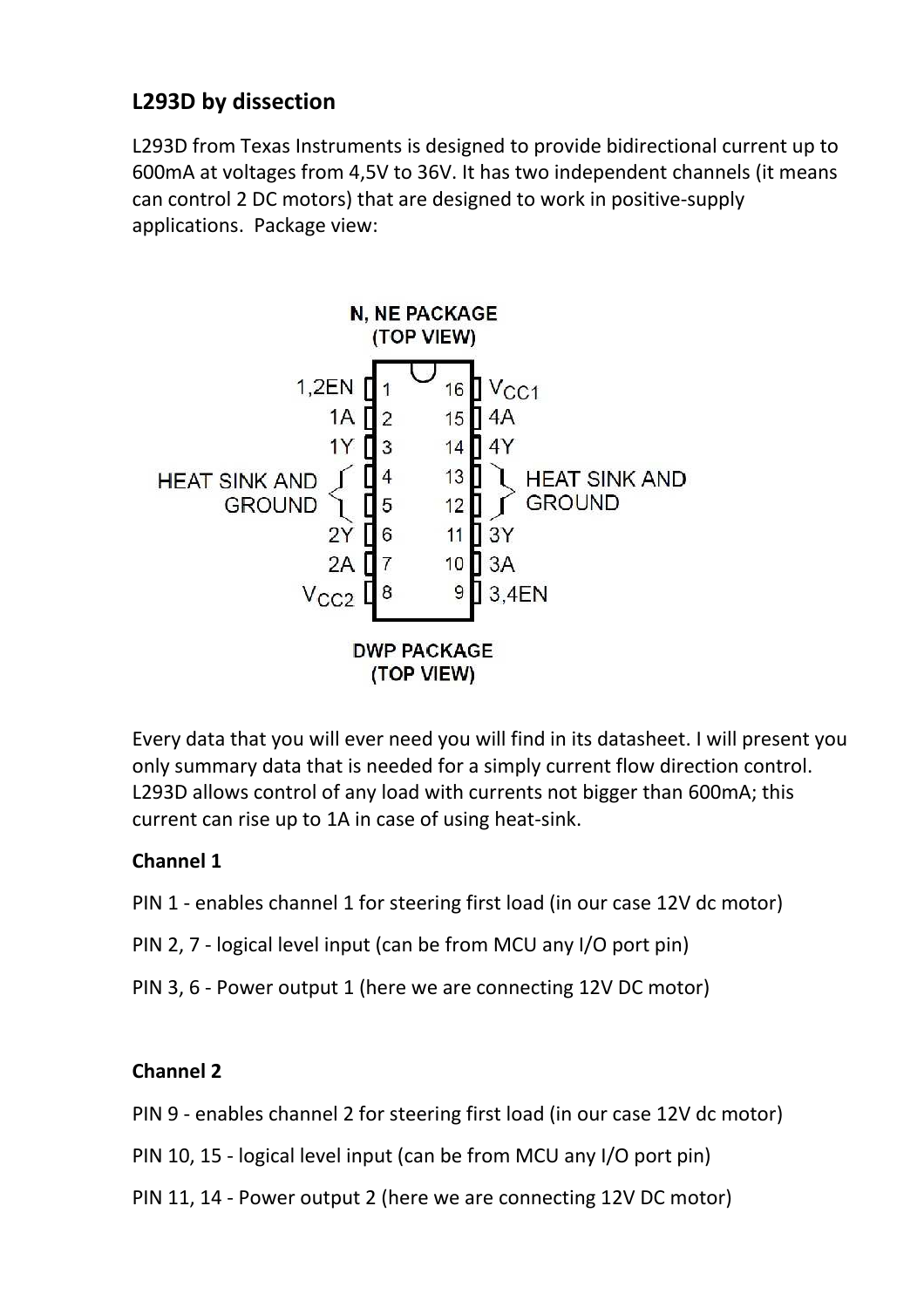#### **Power supply**

PIN 8 - Power supply for logic part of our bridge. From 4,5V to 7V.

PIN 16 - Power supply for controlled load. From 4,5 to 36V and up to 600mA

PIN 4, 5, 12, 13 - Ground(-) and heat sink connection.

As you can see L293D has two separate power supplies. How about logical inputs? These inputs have following requirements:

|           |                              | <b>MIN</b> | <b>MAX</b>   | UNIT |
|-----------|------------------------------|------------|--------------|------|
|           | VIH High-level input voltage | 2.3        |              | V    |
| VIL       | Low-level input voltage      | $-0.3$     | $1.5\quad V$ |      |
| <b>TA</b> | <b>Operating temperature</b> | 0          | 70           | P°C  |

So it is perfect compatible with my ATmega169 which I supply with +3.3V and it obviously gives +3V for logic high. So you can directly connect I/O pins from your AVR controller to PINS 2, 7, 10, 15 of LD293D driver. Driver's PIN 1, 9(Enable/Disable) pins are also controlled with the same requirements like above. Right now remains to clarify what logical combinations to give to L293D input to control our motors.

|                  | <b>INPUTS</b> | <b>OUTPUT</b> |
|------------------|---------------|---------------|
| <b>PIN 2(1A)</b> | PIN1(Enable)  |               |
|                  |               | $1(+12V)$     |
|                  |               | O(OV)         |
|                  |               | NFF           |

x- irrelevant state because driver is off.

So if to give on PIN 2, 7 of driver following combination we will have direction of motor rotation:

| PIN 2(Input 1A) | PIN 7(input 2A) | PIN 1(Enable) | <b>Motor</b> |
|-----------------|-----------------|---------------|--------------|
|                 |                 |               | halt         |
|                 |                 |               | forward      |
|                 |                 |               | backward     |
|                 |                 |               | halt         |
|                 |                 |               | halt         |

X- irrelevant because driver is disabled. And motor is connected to PINS 3, 6 (1Y, 2Y).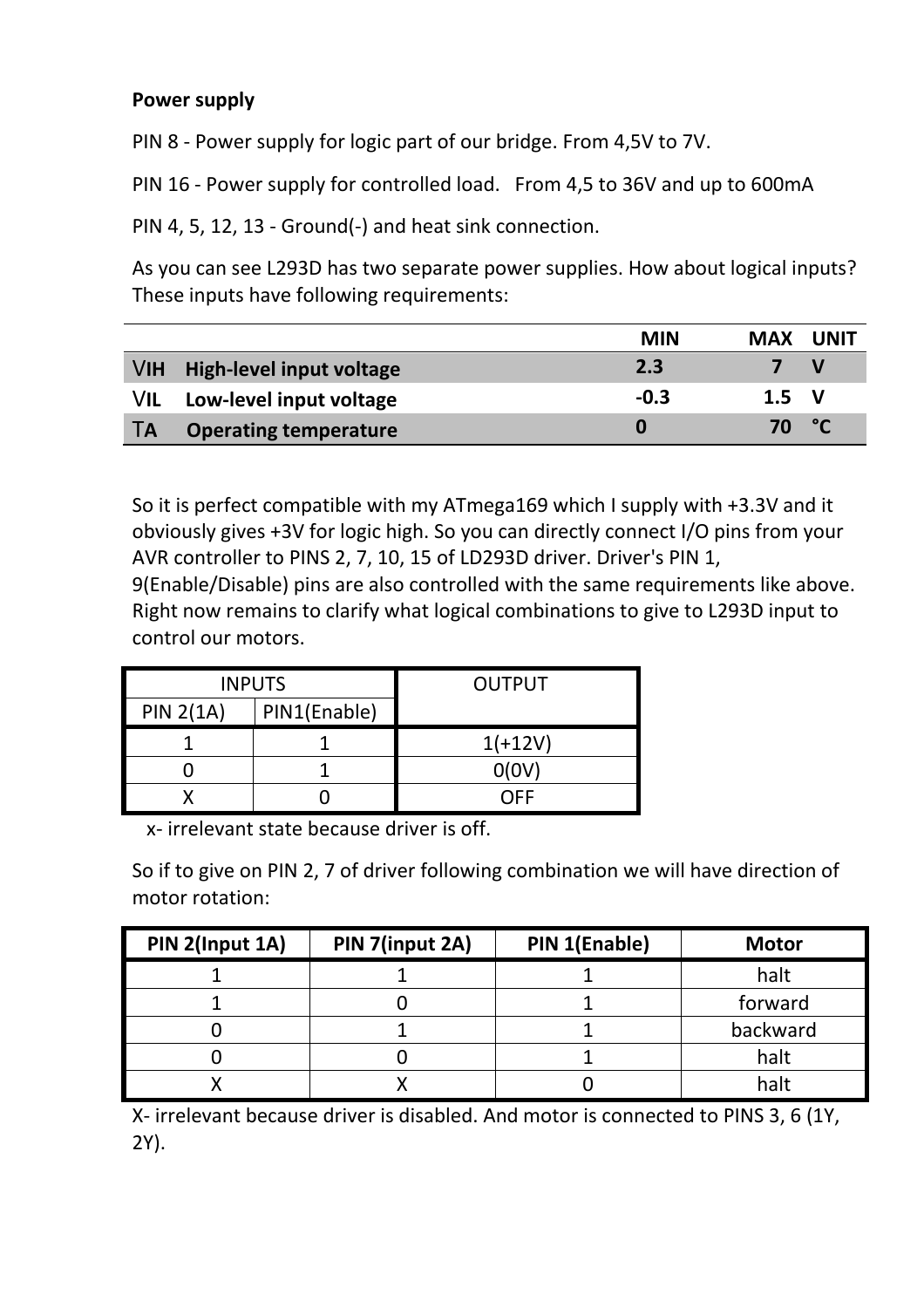More detailed about enable feature of driver we'll discuss latter when speed control will be needed.

## **Time for practical application**

You will need following components:

- L293D..................................................1 piece(≈1.80\$)
- Electrolytic capacitor ≥ 10uF…………….1 piece(≈0.30\$)

Now we need to assemble following scheme:



As you see enable pins are connected directly to the + power supply (forever High (1)) so we will not care about separate enable or disable driver. So in this case we'll control only rotation direction of the motors. No rotation speed control is available in this situation. Capacitors C1, C2 are needed to compensate noises produced by motor and also to prolong motor's lifetime. Immediate change of polarity applied to motors can cause big voltages backflow (in case of using motors of big power), because of motor inductive proprieties. they are called Output Clamp Diodes for Inductive Transient Suppression. So to protect your circuit from over voltages, diodes are needed. Our L293D already have this diodes build-in so you no need to worry about protection. Also driver have Thermal shutdown feature which better not to test. I don't mean that this feature is not working but anyway I don't like to overheat too much, my components. Now let's consider need to control motors speed.

Controlling DC motors with H-Bridge L293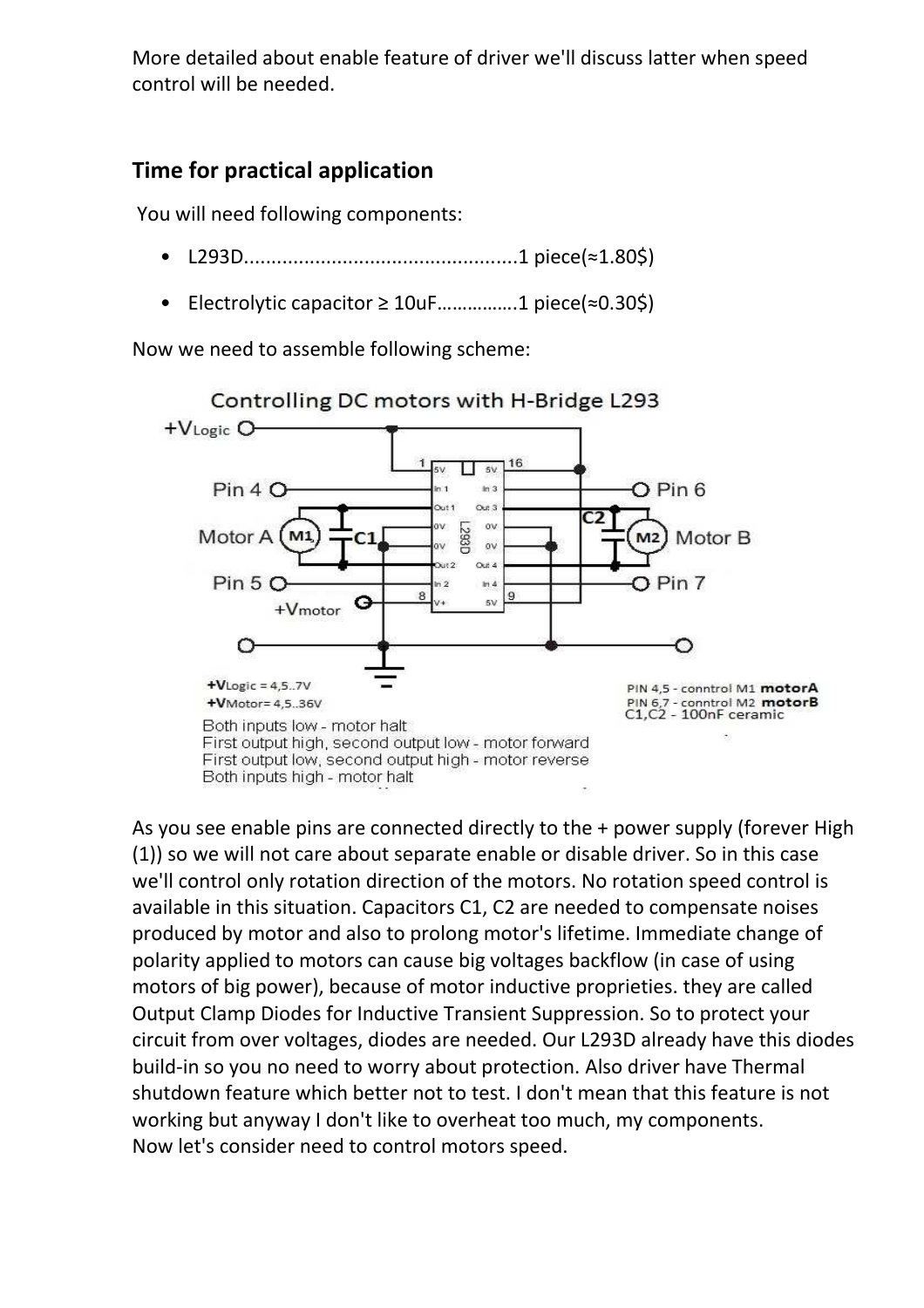We will need somehow to apply PWM signal at 12V amplitude. The easiest way to make it, is to switch on/off full driver. Like in the scheme bellow:



so now applying PWM source directly from the I/O pin from MCU we can control DC motor rotation speed.

**Soldering.** Assembling all elements in together can be done on the universal PCB soldering board. Just to follow upper mentioned scheme. Do not forget capacitors.

Below is a picture of my amateur assembly of L293D driver